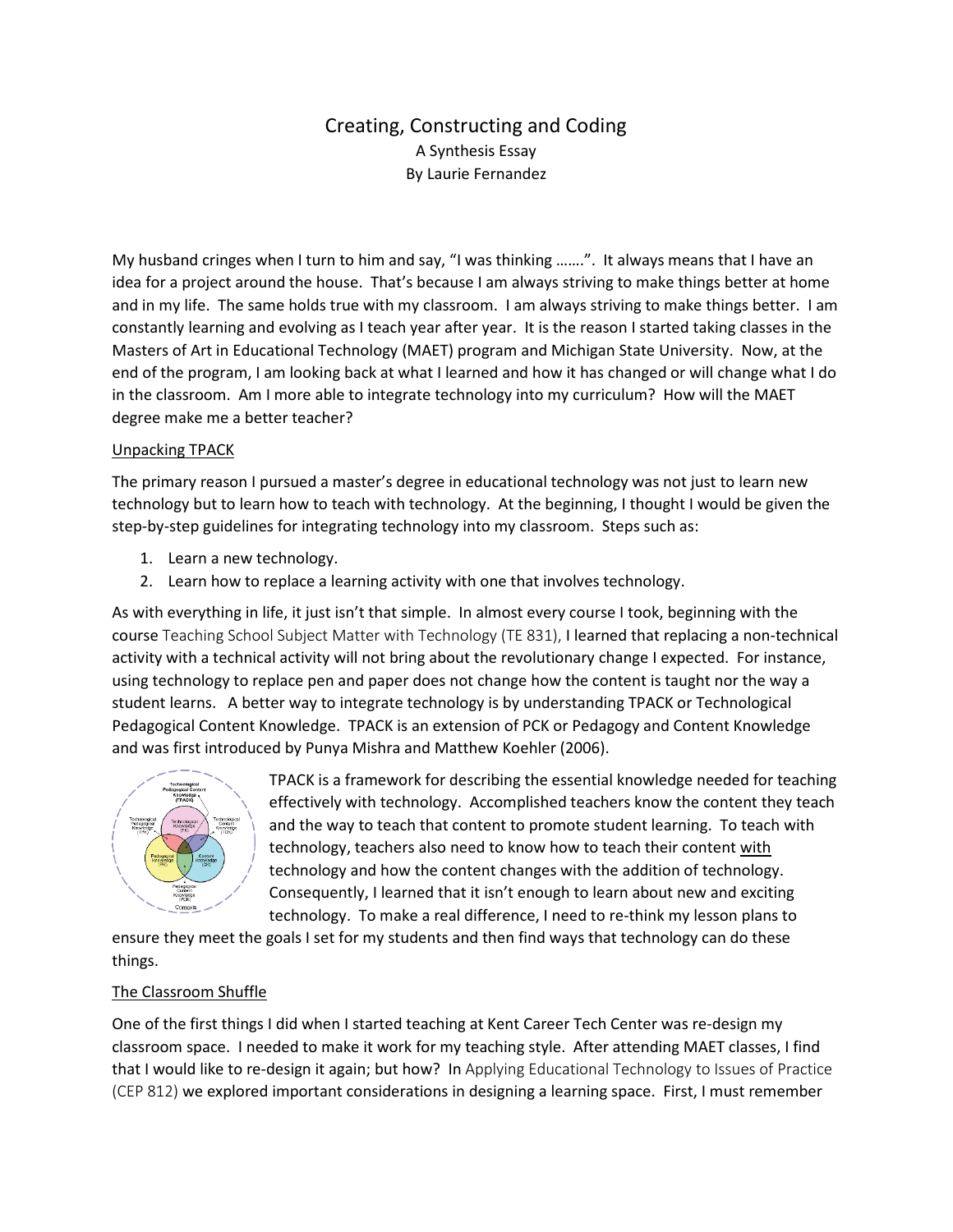to match the environment to my teaching and learning goals. In my classroom, I want students to find their passions. They may enjoy writing code. On the other hand, they may also find that they want to express their creativity by making video games, or the artwork that goes into a game, or even designing websites. This means that I must provide an environment that encourages exploration to help them find their passion.

In Creativity in Teaching and Learning (CEP 818) I explored this topic from a creative standpoint. From my experience, I know that a creative inspiration can come from anywhere and I welcome my student's creative ideas. I want my students to have a place to be able to put their creative inspiration into action. I would like an area to explore and create with other programming related technology such as Raspberry Pi's and a NAO robot. Additionally, my classroom must be easily adaptable to future technologies.

# Aesthetic Logic



Students today face a very different working world than even ten years ago. Employers are looking for workers who are problem solvers, innovators and global communicators. Daniel Pink, a writer and thinker of motivation and creativity writes, "The future belongs to a different kind of person with a different kind of mind: artists, inventors, storytellers-creative and holistic "right brain" thinkers whose abilities mark the fault line between who gets ahead and who doesn't" (2006).

I have been creative since I was young. I value creativity, both in my life and in my classroom and I was pleased to explore the role of

creativity in education. InTechnology and Leadership (CEP 815) we discussed an article by Danah Henriksen and Punya Mishra called *Learning from Creative Teachers*. The authors uncovered five common traits of teachers who skillfully integrated creativity into the classrooms. I learned that creative teachers often incorporate their hobbies into the classroom and, more importantly, they are willing to take intellectual risks. They aren't afraid to try new things.





I have always considered computer programming to be a creative

activity. In Creativity in Teaching and Learning (CEP 818) we read the *book Sparks of Genius by Robert and Michele Root-Bernstein (2001)*. The authors of the book explored thirteen tools often used in creative endeavors such as perception, patterns, and abstraction. By exploring these tools of creative thinkers, I learned how to help my students better understand computer programming concepts. For example, I developed an idea for teaching iterative loops by printing patterns of star shapes. I have already incorporated this lesson in my class.

It's important to notice that teaching with creativity does not change what is taught but how it is taught. It emphasizes experiential learning where students learn the concepts deeper. In Adapting Innovative Technologies in Education (CEP 811), we had a chance to experience a Maker Faire. A Maker Faire is a gathering of innovative and creative projects made by people who had a great idea for something and used their knowledge, skills and persistence to make it. In education, Maker Faires show students how to repurpose things around them, creating new things. It's a constructivist approach to teaching and learning. It teaches students to be innovators and problem solvers in the 21st Century.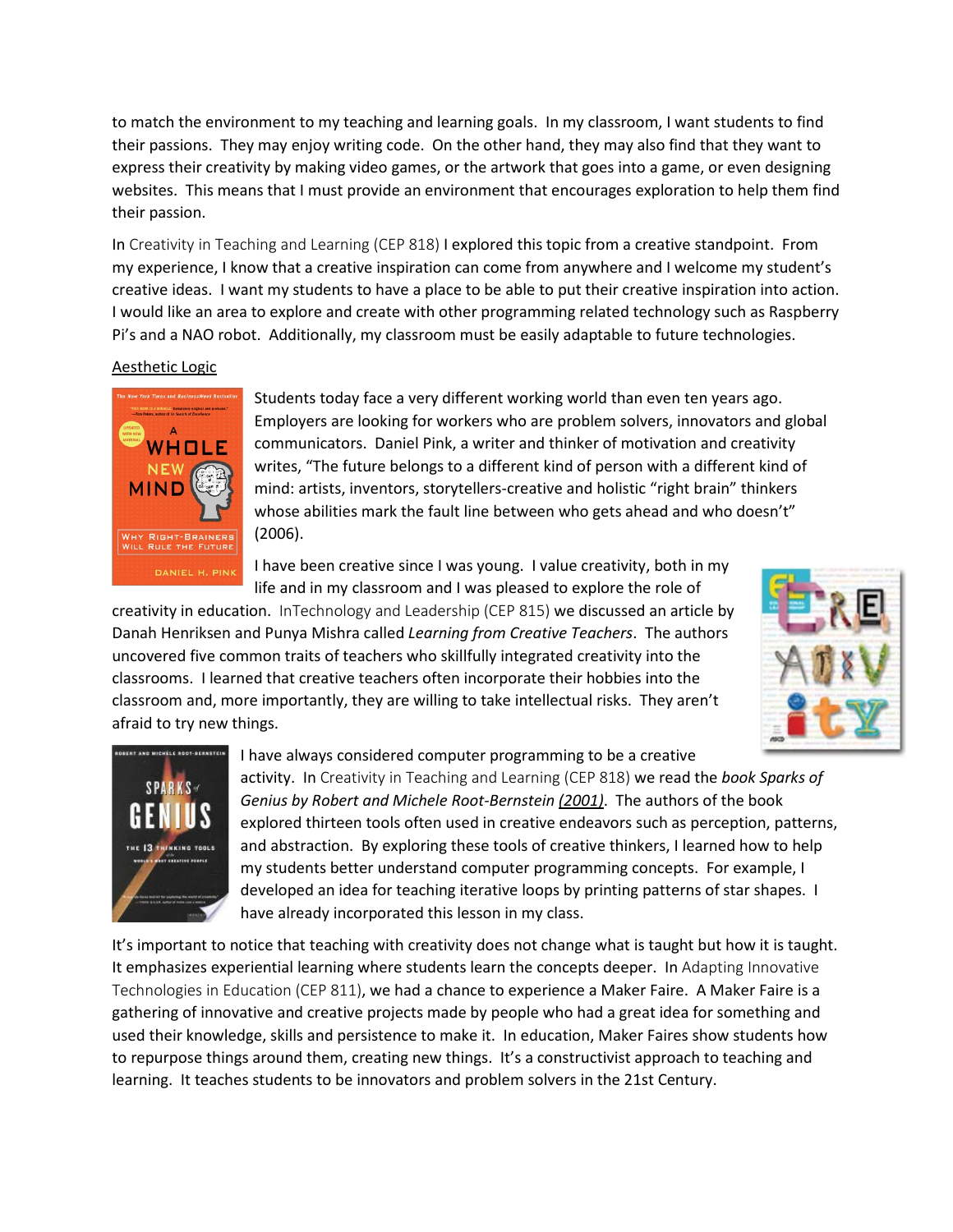#### Just the Facts, Ma'am

One of my biggest complaints about students is their inability to think. I believe that the industrial model of education in the United States is turning our students into mindless zombies: a model where teachers provide answers and reward students for remembering them. In Psychology of Learning in Schools and Other Settings (CEP 800), we discussed the implications of teaching for knowledge (remembering a collection of facts) instead of teaching for understanding (knowing the meaning of facts). When schools stress the importance of covering a large amount of material, teachers have too little time to teach a deeper understanding of the material and instead settle for teaching a bunch of disconnected facts. Students do not learn how the facts are connected and are unable to transfer the knowledge to different situations.



In Teaching School Subject Matter with Technology (TE 831) we discussed the book *Now You See It: How the Brain Science of Attention Will Transform the Way We Live, Work, and Learn* by Cathy N. Davidson (2011). In it, she writes, "until we are distracted into seeing what we are missing, we literally cannot see it". It is a statement about how today's students are so absorbed in memorizing facts that they fail to see the big picture including the understanding of how, why, when and where to use these facts. To prepare students to be problem solvers of tomorrow, I need to "distract" students to achieve a deeper understanding of computer programming.

Several MAET classes explored ways that I could "distract" my students. For example, in Psychology of Learning in Schools and Other Settings (CEP 800), I learned that an authentic experience can provide a better understanding of material and may even help modify misconceptions. I also learned that I can "distract" my students by making ideas sticky, a concept described in the book *Teaching That Sticks* (2007) by Dan and Chip Heath. I learned that in order for students to learn, the concepts must be memorable and interesting, in other words, sticky.



Students cannot be distracted if they aren't motivated to do so. In Psychology of Learning in Schools and Other Settings (CEP 800) I also learned that students learn better when they are motivated with an internal locus of control or have intrinsic motivation. They need to feel that success is the result of effort and hard work. They need to know that they are in control of their own learning. I can help my students develop an internal locus of control by guiding their focus on their potential to learn, teaching them to enjoy the challenge and showing them that learning computer programming is hard work and takes effort but is achievable and fun.

## Teaching and Learning

At the very heart of what I want for my students is that they learn. In both Teaching for Understanding with Technology (CEP 810) and InTechnology and Leadership (CEP 815), I re-examined the different learning theories including Behaviorism, Cognitivism, and Sociocultural/Situative. The cognitive learning perspective focuses on the inner workings of the mind of the learner. For example, when a learner is confronted with new sensory input, the information must be transformed into something that will fit in with the learners existing framework.